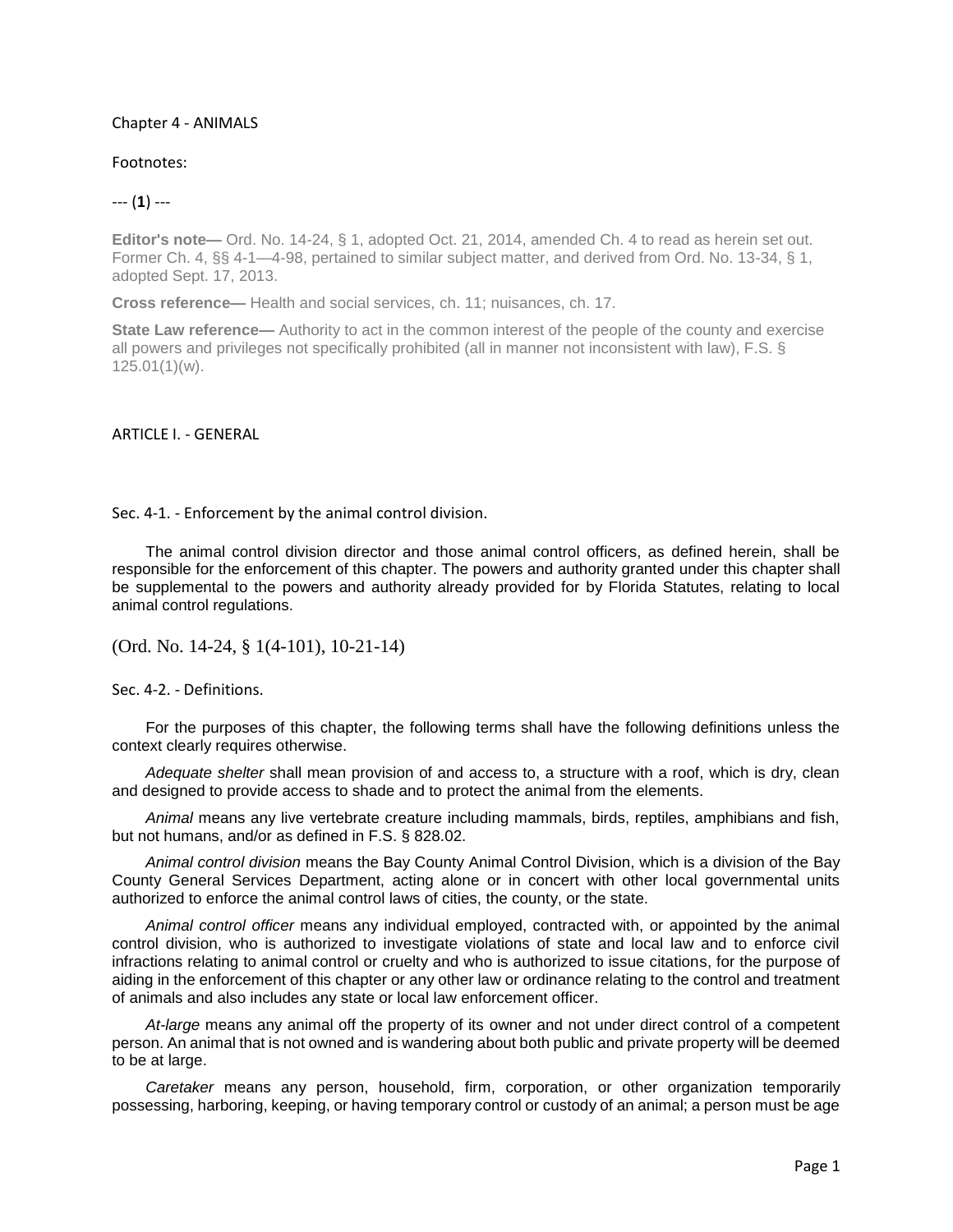18 or older to be considered the caretaker of an animal. If a person under the age of 18 is considered the caretaker of the animal, the parents or legal guardians shall be considered, the caretakers of the animal and responsible for all matters involving that animal.

*Control* means the provision, ownership, care and/or custody of an animal or animals (see "Physical control" definition).

*Cruelty* means any act of cruelty upon an animal as defined in article II and/or as provided in F.S. Ch. 828.

*Day,* unless a provision in this chapter specifically states otherwise, means any reference to "day" shall mean a calendar day.

*Direct control* refers to an animal that is controlled and is obedient to a competent person's commands, is restrained by leash or tether of appropriate length, or other physical control device, or is within a secure enclosure.

*Domestic* means tame, usually by generations of breeding, and living in close association with humans as a pet, work animal or farm animal in such a way that creates a dependency on humans so that the animal loses its ability to live in the wild.

*Feral* means a wild animal that exists in an untamed state or that has returned to an untamed state generally not socialized to human contact and is no longer considered domesticated. Feral animals shall include, but not be limited to cats, dogs and hogs.

*Microchip identification.* See radio frequency identification device (RFID).

*Owner* means any person, household, firm, corporation, or other organization possessing, harboring, keeping, or having control or custody of an animal; a person must be age 18 or older to be considered the legal owner of an animal. If a person under the age of 18 is considered the owner of the animal, the parents or legal guardians shall be considered, the legal owner of the animal and responsible for all matters involving that animal. There shall be a rebuttable presumption that the person's name appearing on any animal's registration or radio frequency identification device (RFID), commonly known as a "microchip," is the owner.

*Person* means any individual person, firm, corporation or other organization. The knowledge and acts of agents and employees of a firm, corporation or other organization, with regard to the treatment of animals owned, in the custody of or transported by such firm, corporation or other organization, shall be the knowledge and acts of the firm, corporation or other organization.

*Physical control* means adequate domination or power to influence/oppress the actions of the animal to prevent the animal from engaging in biting, aggression towards people or animals, straying, being atlarge or other behaviors regulated by this ordinance or state law by the use of a proper leash or similar device attached to an appropriate collar or harness.

*Quarantine* or *ten-day quarantine* means confining an animal for observation of any symptoms of rabies, which confinement is typically for a ten calendar day period from the date of the bite, scratch or other potential rabies exposure, unless a longer time period is required pursuant to state regulations and guidelines.

*Rabies* means an acute, fatal, infectious disease of the central nervous system that is transmitted when the virus is introduced into bite wounds, open cuts in skin, or onto mucous membranes.

*Radio frequency identification device (RFID)* , commonly referred to as a "microchip", means a device about the size of a grain of rice encased in surgical glass that is implanted underneath the skin of a dog, cat or other animal that when scanned produces a unique number that identifies the animal and its owner (if properly registered). When present, an RFID with registration information shall be considered the primary indication of ownership.

*Stray* means any animal that is found to be at-large, whether lost by its owner or otherwise, or that is on the common areas of a residential premises or business, and that does not have an identification tag and for which there is no identifiable owner.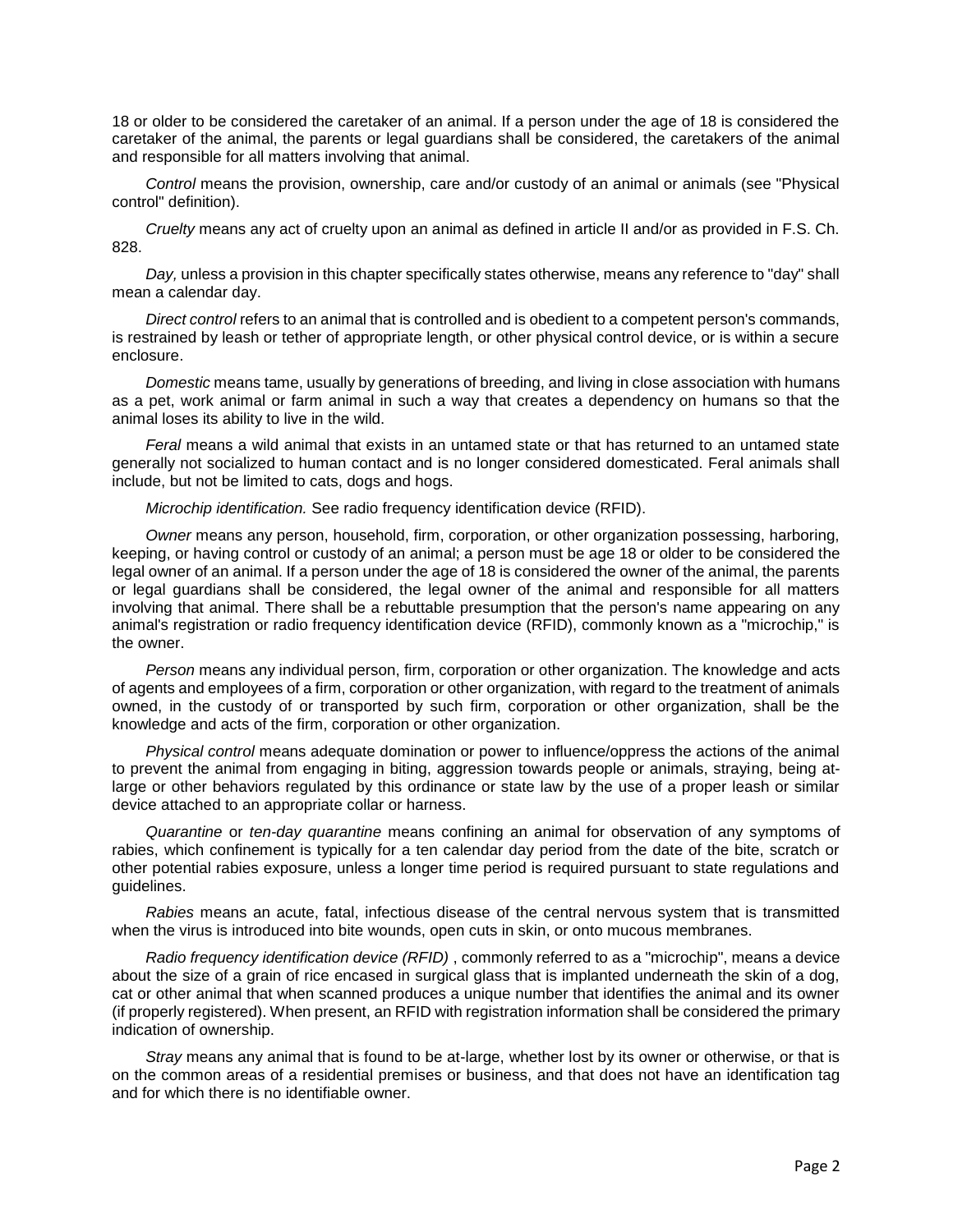*Sufficient food* means access to proper food for the species of animal on a regular, ongoing basis in quantities sufficient to maintain a regular body weight.

*Sufficient water* means access to clean, potable water on a regular, ongoing basis in quantities to prevent the animal from exhibiting signs of dehydration.

*Veterinarian* means an individual who is licensed to engage in the practice of veterinary medicine.

*Wholesome exchange of air* means sufficient ventilation or other means of air exchange adequate to prevent the accumulation of noxious odors and limit airborne disease transfer and adequate air movement in/through the structure.

*Wild animal* is one which possesses a wild nature or disposition or, as a matter of common knowledge, is naturally ferocious, unpredictable, dangerous, or must be kept in confinement to be brought within the immediate power of the owner.

(Ord. No. 14-24, § 1(4-102), 10-21-14)

Sec. 4-3. - Administration and enforcement.

- (a) The director of the animal control division, animal control officers, and state and local law enforcement officers and other state and local government employees whose duties involve, in whole or in part, the seizure and impoundment of any animal are authorized to investigate, on public or private property, violations relating to animal control or cruelty and to issue civil citations for this chapter as provided herein. It shall be the duty of animal control officers to take animals into custody that are subject to cruel treatment to ensure the welfare of such animals. An animal control officer is also authorized to capture and impound animals found in violation of this chapter as provided herein. An animal control officer, who is not also a law enforcement officer, is not authorized to bear arms or make arrests; however such an animal control officer may carry a device to chemically subdue and tranquilize an animal, provided the animal control officer has the prerequisite training pursuant to state law.
- (b) All laws of the State of Florida related to animal control and/or animal care are hereby incorporated in this chapter by reference. If any provision of state law is not otherwise expressed in this chapter, an animal control officer may issue a civil citation or notice of code violation using this subsection and noting the section of Florida Statute violated. Such violations shall be subject to a fine as designated in this chapter.
- (c) A fine schedule shall be adopted by resolution of the board of county commissioners for violations of this chapter, which shall include progressive violation increases; the schedule may be amended and revised from time to time.
- (d) Animal control officers shall, upon probable cause, when needed to investigate violations, petition any county court judge for inspection and/or search and seizure warrants pursuant to their duties herein, and as defined in this chapter and/or Florida Statutes.
- (e) Animal control officers are authorized to pursue any animal that is in violation of any provision of this chapter through and across any unsecured property and into non-secure enclosures (excluding dwellings used as a residence).
- (f) Nothing in this chapter shall prevent the animal control division and/or an animal control officer from seeking enforcement of this chapter by other legal means as provided in state law or this Code, including enforcement through use of the Bay County Code Enforcement Board or Special Magistrate pursuant to chapter 7, article II of the Bay County Code. The county is also authorized to seek injunctive relief against violations of this chapter.

(Ord. No. 14-24, § 1(4-103), 10-21-14)

Sec. 4-4. - Interference with performance of duties.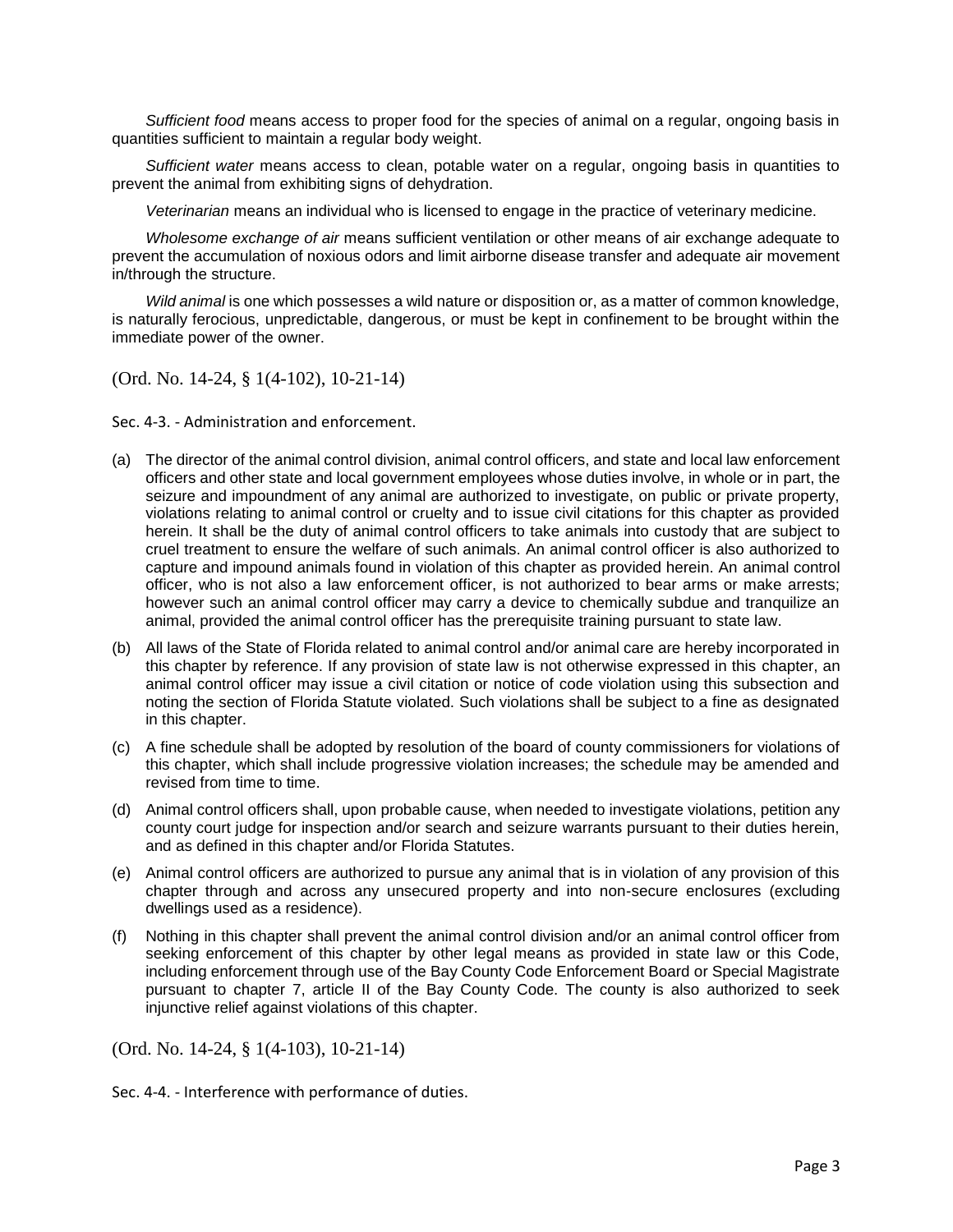It shall be unlawful for any person to interfere with, prevent or hinder anyone in the performance of any duty required by this chapter including, but not limited to, removing or attempting to remove an animal from an animal control officer's vehicle, tampering with or removing an animal from an animal control division animal trap, tampering with or destroying signs and/or other county property, interfering with the lawful execution of the duties of an animal control officer or interfering with the lawful impoundment of an animal. All alleged violators of any section of this chapter shall be required to provide positive photo identification and accurate current residence; failure to do so shall be considered a violation of this section that is subject to a fine as designated in the fines and fees schedule adopted by resolution of the board of county commissioners.

(Ord. No. 14-24, § 1(4-104), 10-21-14)

Sec. 4-5. - Procedures.

- (a) An animal control officer is authorized to issue a citation to a person when the animal control officer has probable cause, based upon direct evidence, observation, or a sworn affidavit from a witness, to believe that the person has committed a civil infraction in violation of this chapter and the county court will hear the charge. An animal control officer based upon the individual circumstances and available facts (including any known history), prior to issuing a citation, may issue a warning citation containing an explanation of the circumstances and recommended corrective action and establishing a reasonable time period in which the person must correct the violation. If a warning citation is issued, the animal control officer will perform a follow-up investigation to determine whether the situation still exists.
- (b) Whenever possible, a citation issued by an animal control officer shall be hand delivered to the violator (or the violator's representative having custodial responsibilities at the location of the violation). If the animal control officer is unable to hand deliver the citation, the animal control division shall send a letter by certified mail to the violator. Failure to accept delivery of the certified letter shall be considered a willful refusal to sign for and accept issuance of the citation.
- (c) After issuing the citation, the issuing officer shall deposit the original and one copy of the citation with the county court in and for Bay County.
- (d) A citation issued by an animal control officer shall contain:
	- (1) The date and time of issuance.
	- (2) The name and address of the person to whom the citation is issued.
	- (3) The date and time the civil infraction was committed.
	- (4) The facts constituting probable cause.
	- (5) The ordinance code section violated.
	- (6) The name and authority of the animal control officer.
	- (7) The procedure for the person to follow for payment of the civil fine, to contest the citation, or to appear in court as required.
	- (8) The applicable civil fine if the person elects to contest the citation.
	- (9) The applicable civil fine if the person elects not to contest the citation.
	- (10) A conspicuous statement that if the person fails to pay the civil fine within the time allowed, or fails to appear in county court to contest the citation, the person shall be deemed to have waived his/her right to contest the citation and that, in such case, judgment may be entered against the person for an amount up to the maximum civil fine.
	- (11) A conspicuous statement that if the person is required to appear in court, he or she does not have the option of paying a fine in lieu of appearing in court.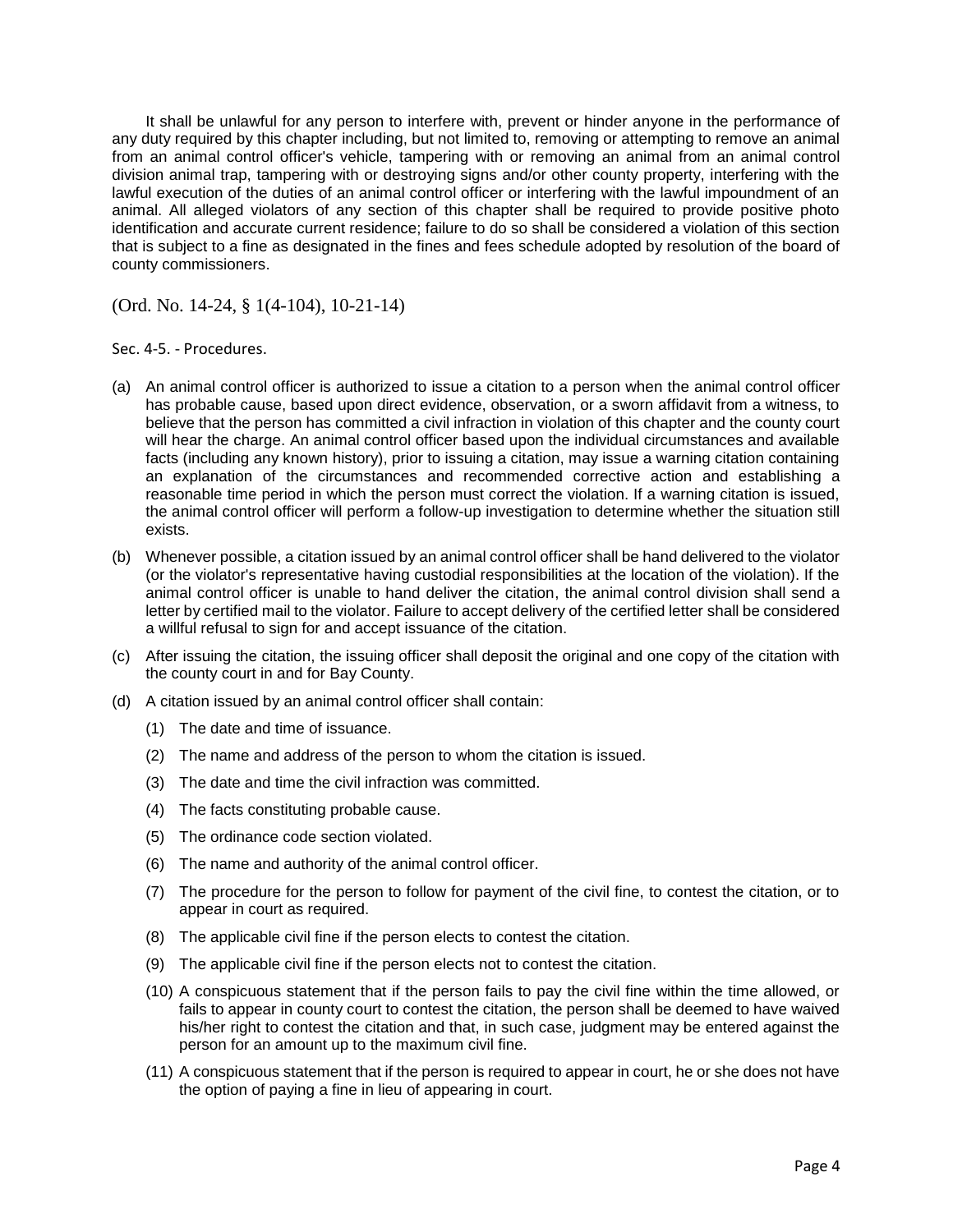- (e) Unless cited for a violation for which court appearance is mandatory, a person cited for a civil infraction shall, within ten days of the date of receipt of the citation, either:
	- (1) Pay the civil fine to the clerk of court, or
	- (2) Obtain a court date from the office of the clerk of the county court to appeal the citation.
- (f) If a person fails to pay the civil fine within the time prescribed in the citation or fails to obtain a court date, or having obtained a court date, fails to appear in court to contest the citation, the person shall be deemed to have waived the right to contest the citation. In such case, final judgment may be entered against the person in the maximum civil fine allowed, which shall be payable within 60 days from the date of execution of the final judgment.
- (g) Persons cited for the following must appear in county court:
	- (1) Violations of this chapter, resulting in the unprovoked biting, attacking or wounding of a person or domestic animal;
	- (2) Violations of this chapter, resulting in the destruction or loss of personal property;
	- (3) Second or subsequent violations of the animal cruelty or neglect provisions of article II of this chapter.
	- (4) Violations resulting from the issuance of a third or subsequent citation to a person. For citations involving the above listed mandatory court appearance violations, the citation shall specify that the court appearance is mandatory. If person so cited fails to appear within the time prescribed in the citation to obtain a court date or having obtained a court date, fails to appear in court, a default final judgment may be entered against the person in the maximum civil fine payable within 60 days from the date of execution of final judgment.

(Ord. No. 14-24, § 1(4-105), 10-21-14)

Sec. 4-6. - County court jurisdiction.

- (a) The county court in and for Bay County, Florida, shall hear charges of code violations pursuant to the issuance of citations.
- (b) Any person so charged may contest the citation in the county court.

(Ord. No. 14-24, § 1(4-106), 10-21-14)

Sec. 4-7. - Civil penalties.

- (a) The maximum fine for each civil infraction under this chapter is \$500.00 unless otherwise provided by law.
- (b) Whenever a provision of this chapter does not establish a specific fine for failing to do any act or thing required or for doing any act or thing prohibited, in addition to court costs, the civil fine for such civil infraction, shall be not less than the amount designated in the fine schedule adopted by resolution of the board of county commissioners. Unless otherwise specifically provided in this chapter each section and subsection is considered a separate violation.

Minimum penalties are hereby established considering the following:

- (1) The gravity of the violation.
- (2) The potential harm to the public.
- (3) The danger to the animal or other animals.
- (4) The potential adverse effect(s) on animals or people.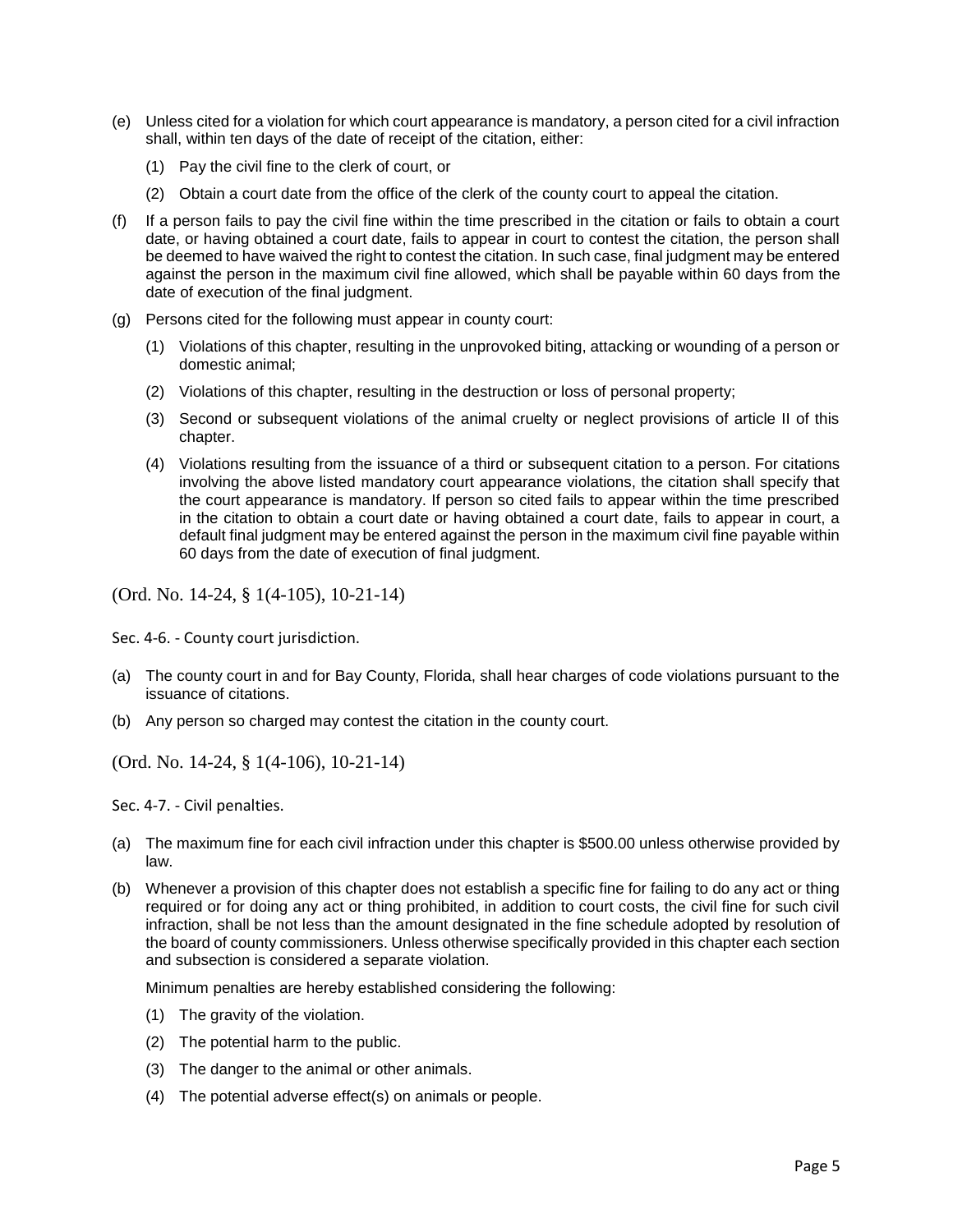- (5) The previous violations.
- (6) The deterrent effect for future violations or violators.
- (c) A person who has committed a civil infraction, but does not contest the citation and pays the infraction in a timely manner, shall be assessed an uncontested fine amount as established by resolution of the board of county commissioners.
- (d) Any person who willfully refuses to sign and accept a citation issued by an animal control officer shall be in violation of F.S. § 828.27(5) and this chapter and shall be punished by a fine not to exceed \$500.00 and any other punishment authorized by law.
- (e) A \$5.00 surcharge shall be charged and collected upon each civil fine imposed for each violation of this chapter, as authorized by F.S. § 828.27(4)(b). If the court adjudicates the violation as suspended or guilty with no fine, the surcharge shall still be charged and collected upon that violation, even if court costs are not assessed. The clerk of the court shall deposit the proceeds from such surcharge into a separate account for animal control and the funds shall be used only to pay for costs associated with training for animal control officers as required by state law.

(Ord. No. 14-24, § 1(4-107), 10-21-14)

Secs. 4-8—4-20. - Reserved.

ARTICLE II. - CRUELTY TO OR NEGLECTING ANIMALS

Sec. 4-21. - Cruelty to animals defined generally.

It shall be unlawful for any person to cause, procure or inflict cruelty to or upon animals, whether or not such cruelty results in severe injury or death. For purposes of this article, it shall be considered causing, procuring and/or inflicting cruelty, if one or more of the following occurs:

- (1) Beating, tormenting, torturing, mutilating, molesting, sodomizing, maiming, intentionally poisoning, overloading, overworking or overdriving an animal; or
- (2) Any act, omission or neglect whereby unnecessary or unjustifiable pain or suffering is caused,

(Ord. No. 14-24, § 1(4-201), 10-21-14)

Sec. 4-22. - Exemptions.

The provisions of this article do not apply to:

- (1) Lawful hunting of an animal by a properly permitted person in compliance with Florida Statutes and the rules and regulations of the commission;
- (2) Efforts by lawful authorities to control an animal that is posing an immediate danger to other animals or humans;
- (3) Humane disposition of an animal by animal control, a humane society or society for the prevention of cruelty to animals, a veterinarian or as allowed by law;
- (4) Killing of an animal for human consumption performed in compliance with applicable Florida Statutes, rules and regulations;
- (5) Those procedures done in the interest of medical science and performed in compliance with applicable Florida State Statutes, rules and regulations; and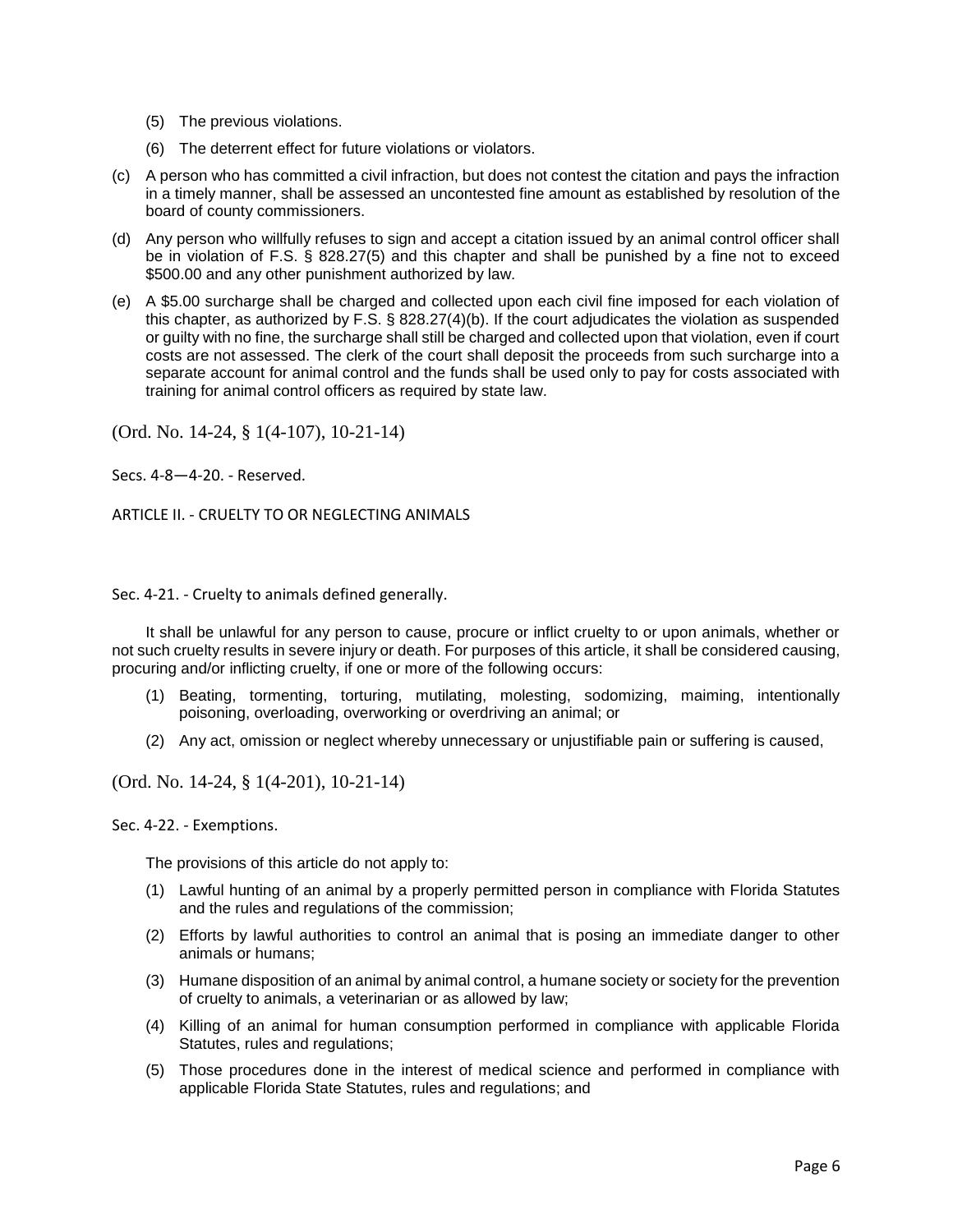- (6) Those procedures done for the purpose of administering veterinary care.
- (7) Any surgical procedure that is performed by a licensed veterinarian that is not otherwise prohibited by law, including but not limited to ear cropping, dewclaw removal or tail docking.

(Ord. No. 14-24, § 1(4-202), 10-21-14)

Sec. 4-23. - Neglecting or abandoning animals.

It shall be unlawful for any person to neglect or abandon an animal. For purposes of this article, it shall be considered neglect or abandonment if one or more of the following occurs:

- (1) Failing to provide any one of the following: sufficient water; sufficient food; adequate shelter to protect the animal from extreme weather, necessary veterinary care/treatment to prevent suffering, sufficient exercise, and wholesome exchange of air.
- (2) Placing or confining an animal or allowing it to be placed or confined or to remain in an unattended vehicle without sufficient ventilation or under conditions or for such a period of time as may reasonably be expected to endanger the health or well-being of such animal due to heat, lack of water, or such other circumstances as may be expected to cause suffering, debility or death.
	- a. A law enforcement officer or animal control officer who finds an animal in a vehicle in violation of this section may enter the vehicle by using the amount of force reasonably necessary to remove the animal.
	- b. Nothing in this section shall be deemed to prohibit the transportation of horses, cattle, sheep, poultry or other agricultural livestock in trailers or other vehicles designed and constructed for such purposes.
- (3) Caging or confining an animal and failing to supply the animal, during such caging or confinement, with sufficient water, sufficient space, sufficient exercise and with sufficient food;
- (4) Abandoning an animal upon or beside any street, road or other public or private place; or
- (5) Forsaking entirely and leaving to die any animal that is maimed, sick, infirm or diseased.

(Ord. No. 14-24, § 1(4-203), 10-21-14)

Sec. 4-24. - Multiple acts of cruelty.

A person who commits multiple acts of animal cruelty against an animal may be charged with a separate offense for each such act. A person who commits animal cruelty against more than one animal may be charged with a separate offense for each animal such cruelty was committed upon.

(Ord. No. 14-24, § 1(4-204), 10-21-14)

Secs. 4-25—4-40. - Reserved.

ARTICLE III. - NUISANCES

Sec. 4-41. - General.

It shall be an unlawful nuisance to keep or feed any animal, domestic or wild, in a manner that causes any one or more of the following: creates unsanitary conditions or objectionable odor; is a source of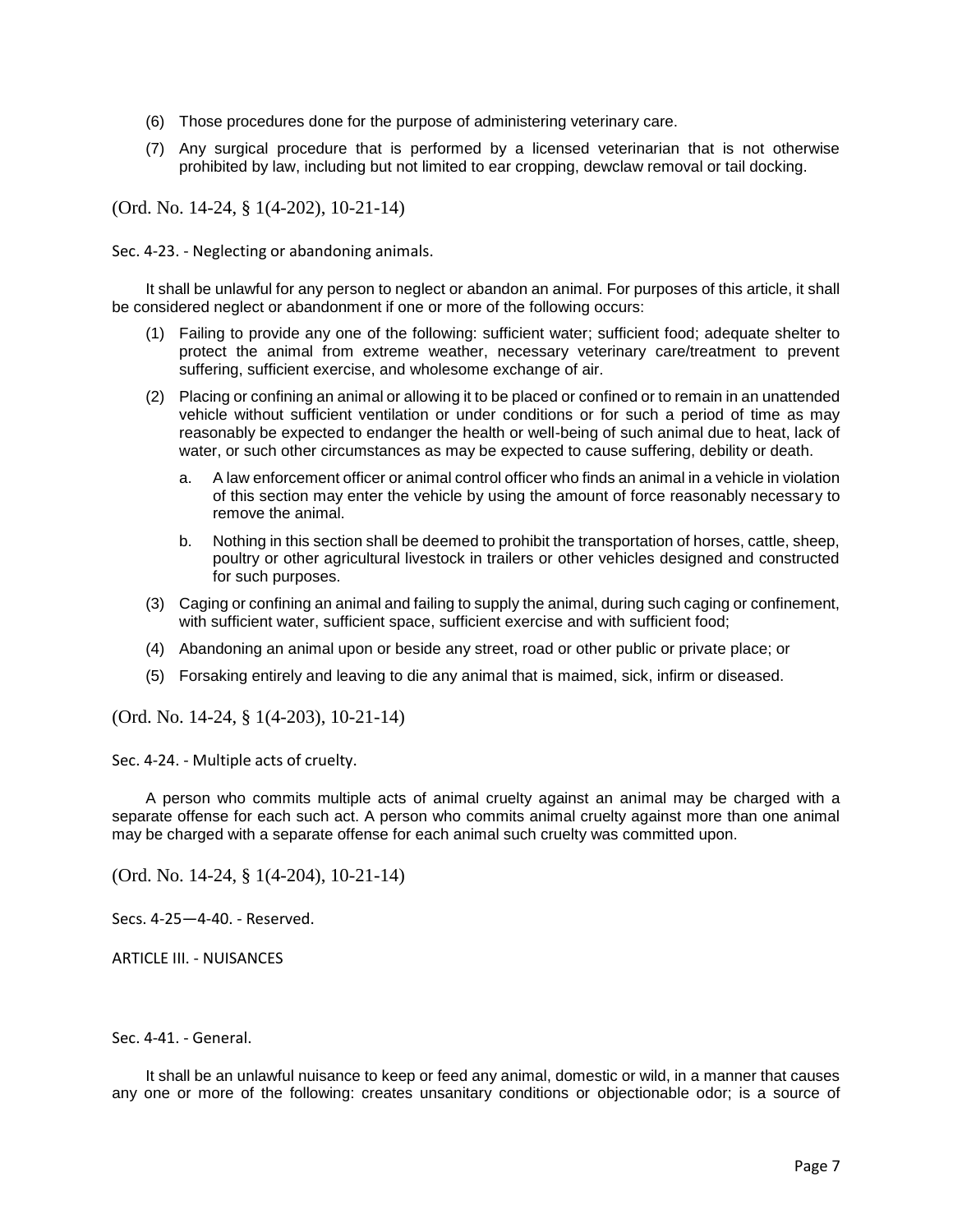infestation by insects or rodents; and/or creates physical conditions that endanger the health or safety of humans. This subsection shall not apply to animals maintained on land zoned for agricultural purposes, nor shall it apply to a properly permitted animal shelter established for the care and/or placement of unwanted or stray animals, nor a properly zoned commercial boarding kennel, veterinary clinic, or other animal facility.

(Ord. No. 14-24, § 1(4-301), 10-21-14)

Sec. 4-42. - Noise.

- (a) It shall be unlawful for the owner, or any caretaker of an animal or animals to allow the animal(s), to bark, meow, whine, howl, or to make other sounds common to the species, persistently or continuously for a period of 30 minutes or longer when the animal is not contained within an enclosure sufficient to baffle loud noises and render them reasonably unobjectionable. This subsection shall not apply to animals maintained on land zoned for agricultural purposes, nor shall it apply to a properly permitted animal shelter established for the care and/or placement of unwanted or stray animals, nor a properly zoned commercial boarding kennel or other animal facility.
- (b) An owner or custodian of the animal(s), may be cited for violation of this section when either the investigating officer has received, from at least two unrelated adult witnesses from different residences, a sworn affidavit attesting to the committing of a nuisance pursuant to such section or subsection, or the citing officer has witnessed the commission of such a nuisance. Affidavits attesting to the nuisance must come from residents within a three-block radius (approximately 900-foot radius).

(Ord. No. 14-24, § 1(4-302), 10-21-14)

Sec. 4-43. - Prohibitions against animals-at-large and animals in beaches and parks.

- (a) No owner or caretaker of any animal(s) shall permit the animal(s) or fail to restrain the animal(s) from being at-large, except a dog shall be considered exempt from these provisions if:
	- (1) The dog is engaged in the performance of duties while under the supervision and control of law enforcement officials performing law enforcement work.
	- (2) The dog is engaged in any legal hunt or training procedure, including training or exhibiting in legal sports.
	- (3) The dog is in a county-designated or legally established "off-leash" dog park and is under the supervision of the owner or a responsible person.
- (b) No owner or caretaker of an animal shall willfully allow such animal into or upon any beach or public park. This section shall not apply to any dog trained to aid a disabled person or to any parks or beaches in which animals are specifically authorized.
- (c) A violation of this section shall subject the violator to a civil fine of not less than the amount designated in the fine schedule adopted by resolution of the board of county commissioners. Each separate occasion is considered a separate violation. The animal control officer may cite the owner of such animal(s) for violation of this section when either the animal control officer has received, a sworn affidavit from a witness attesting to the animal's having committed a nuisance pursuant to this section, or the citing animal control officer has witnessed the commission of such a nuisance.

(Ord. No. 14-24, § 1(4-303), 10-21-14)

Sec. 4-44. - Destruction of property and biting.

Except where an exemption under this chapter applies: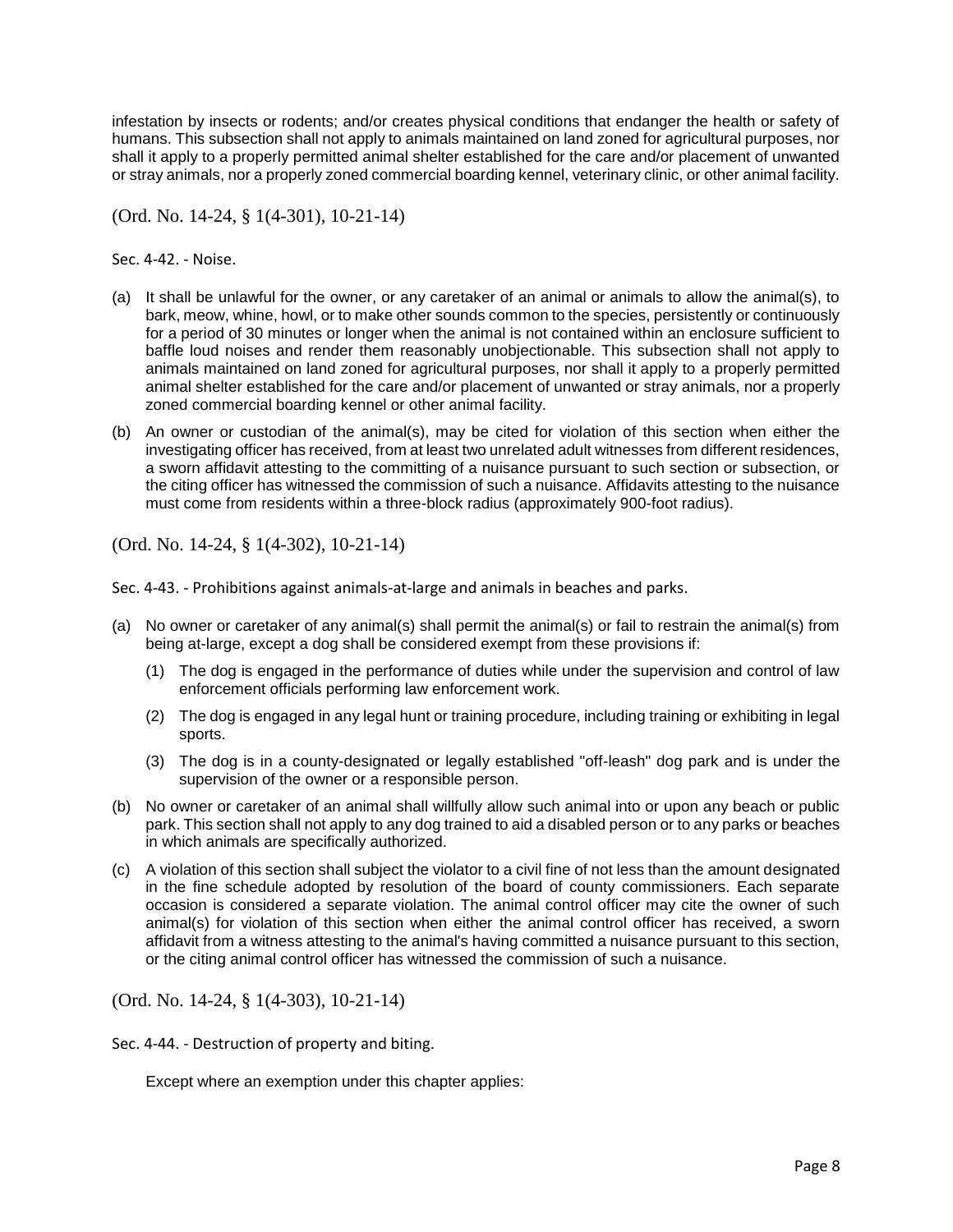- (1) No owner or caretaker of an animal(s) shall permit the animal(s), either willfully or through failure to exercise due care or control to destroy or damage the property of another including, but not limited to, the unprovoked biting, attacking or wounding of another person's animal(s).
- (2) No owner or caretaker of an animal(s) shall permit the animal, either willfully or through failure to exercise due care or control, to bite, attack or wound a human without provocation.
- (3) The provisions and penalties of this section shall be separate from and in addition to the provisions of article IV regarding dangerous dogs.

(Ord. No. 14-24, § 1(4-304), 10-21-14)

Sec. 4-45. - Injury to animals by motor vehicles; reporting requirement.

Any operator of a motor vehicle that has injured an animal shall immediately notify the sheriff or the animal control division and advise as to the location of the injured animal. Failure to notify one of these authorities may constitute a violation of this section punishable by a fine of not less than the amount designated in the fine schedule adopted by resolution of the board of county commissioners.

(Ord. No. 14-24, § 1(4-305), 10-21-14)

Sec. 4-46. - Rabies vaccination requirement.

- (a) Dogs, cats and ferrets shall be vaccinated against rabies as required by F.S. § 828.30 unless an exemption under that statute exists. Proof of vaccination shall consist of a rabies vaccination tag and a certificate signed by the veterinarian administering the vaccination.
- (b) Each owner of a dog, cat or ferret shall show proof of current vaccination of such dog, cat or ferret within 72 hours of a request for such information by an animal control officer.

(Ord. No. 14-24, § 1(4-306), 10-21-14)

Sec. 4-47. - Procedure for animal bites and for animals suspected of having rabies.

In accordance with Florida Administrative Code Chapter 64D-3 "Control of Communicable Diseases" and its requirements, guidance and provisions establishing certain protocol for the Florida Department of Health in the handling of suspected and known rabies cases, the provisions of 64D-3, as they may be amended from time to time, are hereby incorporated in this chapter by reference. If there are any discrepancies between the wording of the following ordinance section and the provisions of 64D-3 FAC, the provisions of Florida Administrative Code shall prevail. Nothing herein shall be subject to the provisions of F.S. ch. 120.

(1) When a domestic animal has bitten a person or is suspected or believed to be infected with rabies, the animal shall be confined and isolated at the direction of the animal control division and at the owner's expense for a period of time as determined by the animal control division, but not less than ten days from the time of exposure. Quarantine of the animal shall be either with a veterinarian or at the county animal shelter. No animal which has been impounded for the purposes of quarantine shall be released during the quarantine period to either the owner or any other person seeking adoption. After the animal [control] division orders the quarantine, it shall inform the Florida Department of Health in Bay County ("FDOHBC") who shall then supervise all quarantines and determine when, and if, the animal will be released from quarantine. Unless the animal is being held longer pursuant to another part of this chapter, after the quarantine period has expired, the owner shall pay accrued impounding, boarding fees, and any other additional costs.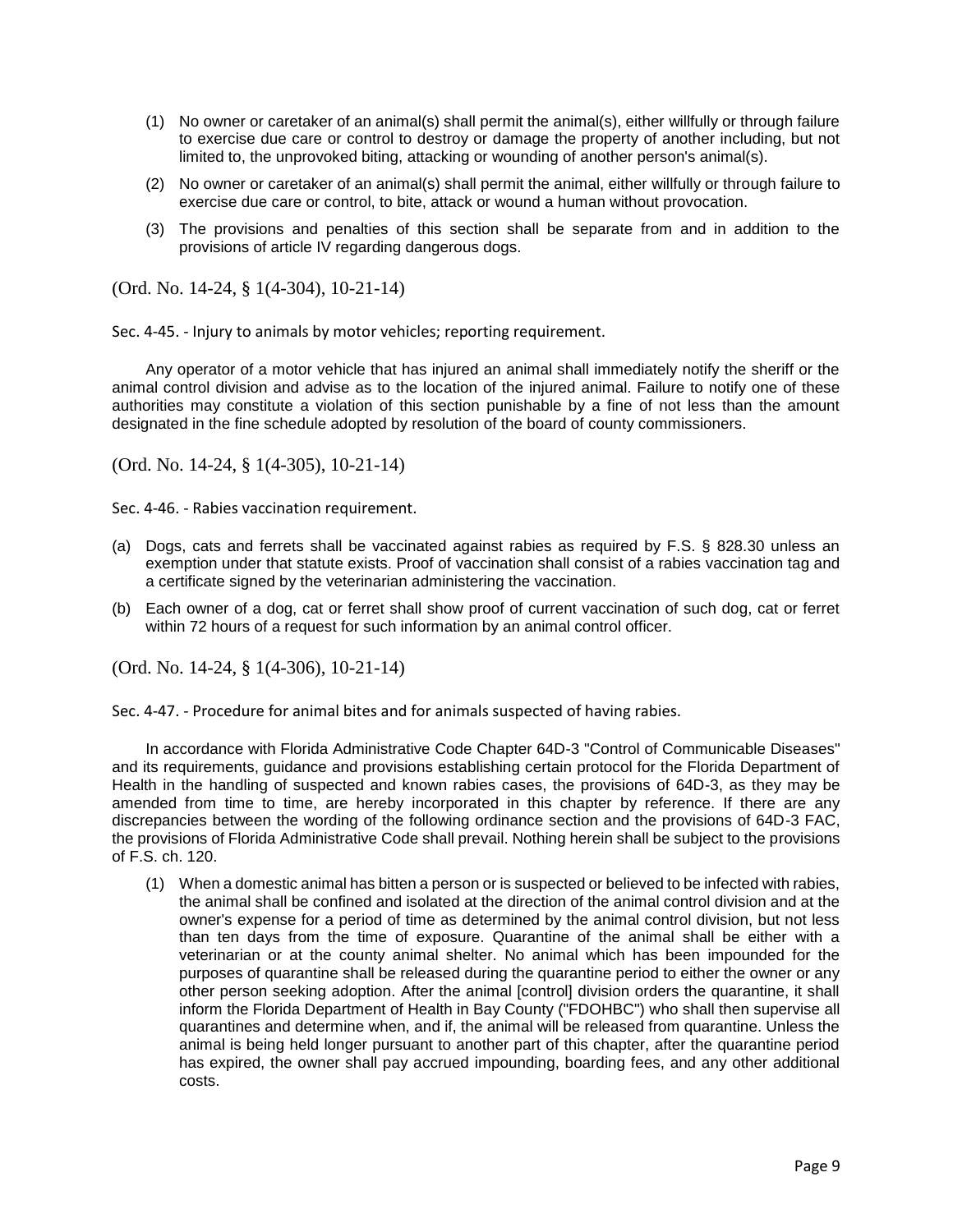- (2) In certain cases, home quarantine of an animal which has bitten a person may be permitted. The initial decision to allow home quarantine of an animal shall be made by the investigating animal control officer. In the event of any dispute regarding the appropriateness of the quarantine location, the FDOHBC shall have the sole and final discretion in the matter. The home quarantine may be revoked by the FDOHBC or animal control division if either agency determines that the owner is not properly confining the animal, in which case the animal shall be impounded by the animal control division and confined either with a veterinarian or at the county animal shelter for the duration of the quarantine period.
- (3) It shall be unlawful for any person to refuse to give up or surrender to an animal control officer or to the FDOHBC an animal which has bitten a human or is suspected of having rabies.
- (4) Whenever an animal, suspected of having rabies or otherwise posing a threat to public health or safety, cannot be captured by reasonable means to effect the quarantine, or where capture and quarantine cannot be effected safely, the sheriff or other law enforcement may be summoned, and such law enforcement officer is authorized to use firearms to stop or slay the animal. If that cannot be safely accomplished, the animal control division is authorized to use whatever means necessary to protect the public safety and welfare.

(Ord. No. 14-24, § 1(4-307), 10-21-14)

Secs. 4-48—4-60. - Reserved.

ARTICLE IV. - DANGEROUS DOGS

Sec. 4-61. - Intent.

The Bay County Board of County Commissioners ("commission") finds that dangerous dogs are an increasingly serious and widespread threat to the safety and welfare of the people of Bay County because of unprovoked attacks which cause injury to persons and domestic animals. The commission further finds that existing laws inadequately address this growing problem and that it is appropriate and necessary to impose uniform requirements for owners of dangerous dogs. It is commission's intent, in enacting this article, to incorporate the provisions regarding "dangerous dogs" found in F.S. ch. 767. To the extent that there is a conflict between state statute and this Code, the provisions of this Code shall apply.

(Ord. No. 14-24, § 1(4-401), 10-21-14)

Sec. 4-62. - Definitions.

As used in this article, unless the context clearly requires otherwise:

- (1) Dangerous dog means any dog that according to the records of the appropriate authority:
	- a. Has aggressively bitten, attacked, or endangered a human or has inflicted severe injury on a human being on public or private property;
	- b. Has more than once severely injured or killed a domestic animal while off the owner's property; or
	- c. Has, when unprovoked, chased or approached a person upon the streets, sidewalks or any public or private property other than the owner's property in a menacing fashion or in an apparent attitude of attack, provided that such actions are attested to in a sworn statement by one or more persons dutifully investigated by the appropriate authority.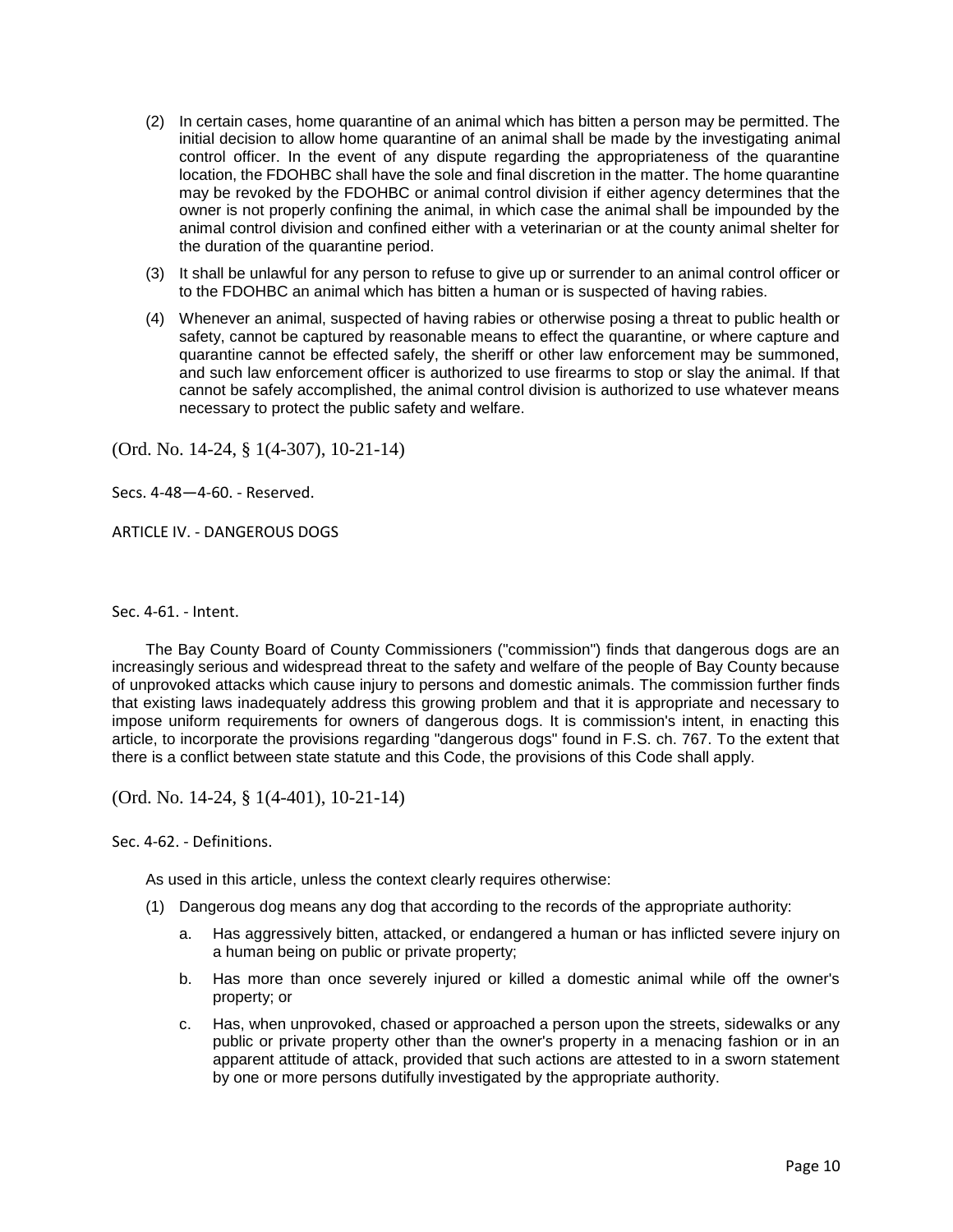- (2) Unprovoked means that the victim who has been conducting himself peacefully and lawfully has been bitten or chased in a menacing fashion or attacked by a dog.
- (3) Severe injury means any physical injury that results in broken bones, multiple bites, or disfiguring lacerations requiring sutures or reconstructive surgery.
- (4) Proper enclosure of a dangerous dog shall have the meaning described in section 4-65.
- (5) Owner means any person, firm, corporation, or organization possessing, harboring, keeping, or having control or custody of an animal or, if the animal is owned by a person under the age of 18, that person's parent or guardian.

(Ord. No. 14-24, § 1(4-402), 10-21-14)

Sec. 4-63. - Exemptions.

A dog shall be considered exempt from these provisions as provided in F.S.ch. 767.

(Ord. No. 14-24, § 1(4-403), 10-21-14)

Sec. 4-64. - Classification of dog as dangerous; notice and hearing requirements; confinement of dog; appeal; registration requirements.

- (a) Investigation and initial sufficient cause determination:
	- (1) An animal control officer shall investigate reported incidents involving any dog that may be dangerous and shall, if possible, interview the owner and require a sworn affidavit from any person, including any animal control officer or enforcement officer, desiring to have a dog classified as a dangerous dog. Any dog that is the subject of a dangerous dog investigation may be impounded by the animal control division pending the outcome of the investigation and any related hearings and appeals. Upon request by the owner, the director of the animal control division has the discretion to allow impoundment on the premises of a veterinarian in appropriate circumstances as an alternative to impoundment in the county animal shelter. An animal control officer is authorized to enter any building or place, except a building used for a private residence, in order to seize any suspected dangerous dog. If the dog is within a private residence, and the occupant of the residence or the owner of the suspected dangerous dog refuses to surrender it, the animal control division may obtain, from a court of competent jurisdiction, a warrant to seize the dog. It shall be unlawful to fail or refuse to surrender the dog upon demand by the animal control division.
	- (2) Any dog that is the subject of a dangerous dog investigation, but that is not impounded by the animal control division, shall be humanely and safely confined by the owner in a proper enclosure pending the outcome of the investigation and any related hearings and appeals. The owner shall cooperate with the animal control division's investigation and provide all reasonably requested information including the address of where the owner secures the dog. No dog that is the subject of a dangerous dog investigation may be relocated or ownership transferred pending the outcome of an investigation, and any hearings and appeals, related to the determination of a dangerous dog classification. In the event that a dog is to be euthanized, the dog shall not be relocated or ownership transferred.
	- (3) After the investigation, the animal control division shall make an initial determination as to whether there is sufficient cause to classify the dog as a dangerous dog. The animal control division shall provide to the owner written notification of the sufficient cause finding by signature certified mail, hand delivery by an animal control officer, or service in conformance with the provisions of F.S. ch. 48 relating to service of process. The owner may file a written request for a hearing with the code enforcement board to challenge the initial determination, within seven calendar days from the date of receipt of the notification of the sufficient cause finding and, if requested, the hearing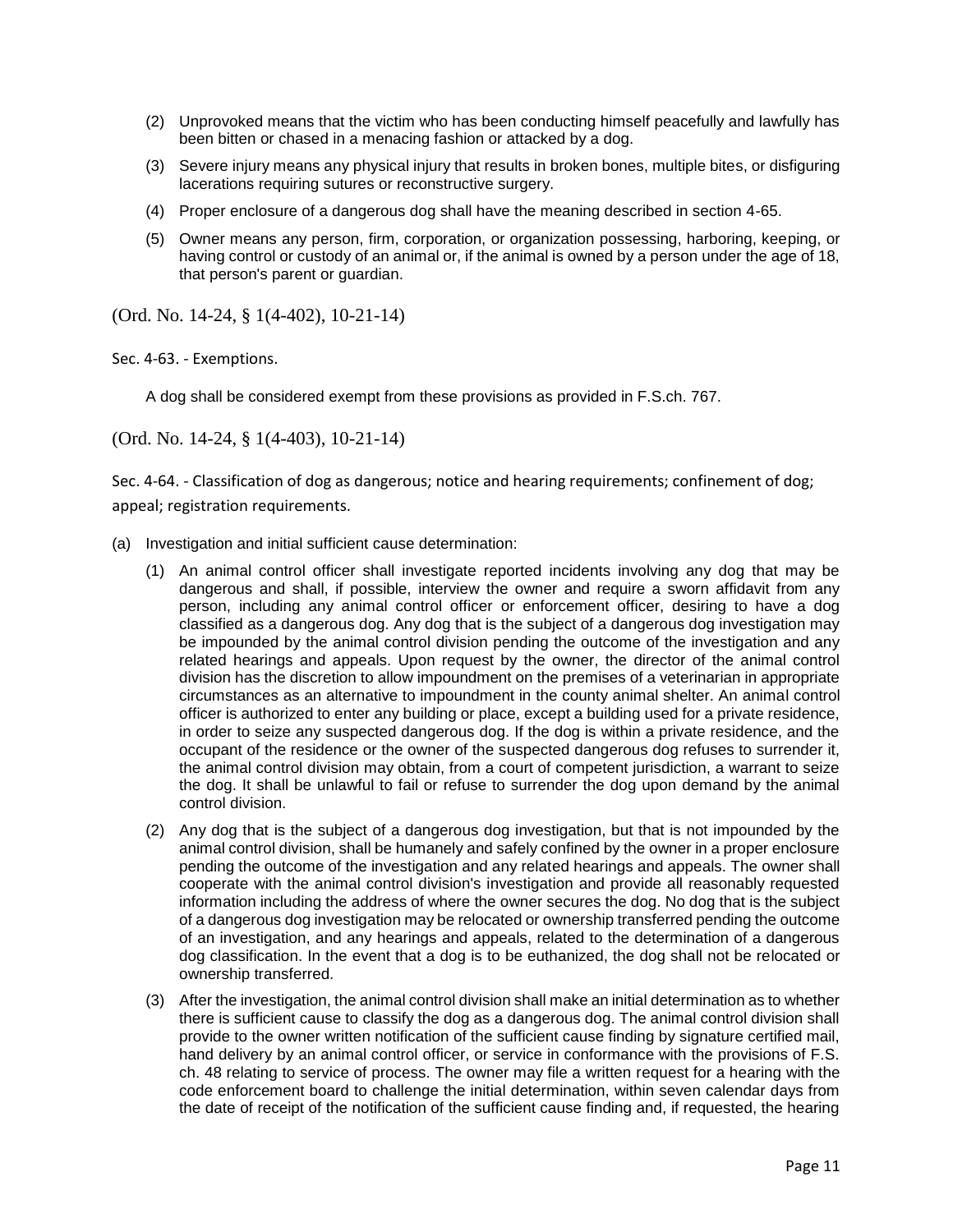shall be held as soon as possible, but not sooner than five and not later than 21 calendar days after receipt of the request from the owner. The hearing shall be conducted before the code enforcement board or a special magistrate and notice of the hearing shall be provided to the owner by certified mail, hand delivery by an animal control officer, or service in conformance with the provisions of F.S. ch. 48 relating to service of process. If the owner does not file a written request for a hearing within seven calendar days of receipt of the notification of the initial sufficient cause determination, the notification of sufficient cause finding becomes the final determination of classification without requiring additional notification to the owner.

- (4) Hearings before the code enforcement board or special magistrate shall be conducted in accordance with chapter 7, article II, section 7-31 of the Bay County Code.
- (5) If the code enforcement board or special magistrate upholds the dangerous dog classification after a hearing, the animal control division shall provide written notification to the owner by certified mail, hand delivery by an animal control officer, or service in conformance with the provisions of F.S. ch. 48 relating to service of process. The owner may file a written request for a judicial appeal, based on the original hearing record, of the administrative determination in the county court within ten business days after receipt of a written determination of dangerous dog classification. The dog may be impounded by the animal control division pending a resolution of the appeal.
- (b) The owner of the dangerous dog shall be responsible for payment of all boarding costs and other fees as required if the animal control division impounds the dog during the investigation, hearing and/or any appeal. If the dog is determined not to be a dangerous under the provisions of this chapter or state law, the animal control division shall process a refund of boarding and intake fees upon the owner's request.
- (c) Within 14 days after a dog has been classified as a dangerous dog by the animal control division, or a dangerous dog classification is upheld by the county court on appeal, the owner of the dog must obtain a certificate of registration for the dog from the animal control division, that shall include, at a minimum, the following information: name, address and telephone number of the dog's owners; the address where the dog is harbored if different from the owner's address; a complete identification of the dog including sex, color and any distinguishing physical characteristics, a color photograph of the dog. The certificate must be renewed annually. The animal control division is authorized to issue such certificates of registration, and renewals thereof, to persons who are at least 18 years of age and who present to the animal control division sufficient evidence of the following:
	- (1) Proof that the owner has a current certificate of rabies vaccination for the dog;
	- (2) Proof that the owner has obtained an electronic radio frequency identification device (RFID) implantation;
	- (3) A proper enclosure to confine the dangerous dog, as defined in section 4-65, and the posting of the premises with clearly visible warning signs at all entry points that informs both children and adults of the presence of a dangerous dog on the property.
	- (4) Proof that the owner is the fee simple owner of the property upon which the proper enclosure is located or, alternatively, proof of permission from the fee simple owner of the property upon which the proper enclosure is located;
	- (5) Proof that the owner has obtained insurance as required in this article; and
	- (6) Proof that the dog has been surgically sterilized by a veterinarian unless the dog cannot be spayed for health reasons, as certified in writing by a licensed veterinarian.
- (d) The owner is responsible for pre-payment of all boarding fees during the time it takes to complete these requirements. If the owner does not comply with all of these requirements within 14 days, ownership reverts to the county, and the dog shall be euthanized in an expeditious and humane manner. Notice of the potential humane destruction of the animal for failure to comply shall be included in the notice of final ruling on the dangerous dog.
- (e) Dogs declared dangerous shall not be allowed in any off-leash dog park within Bay County.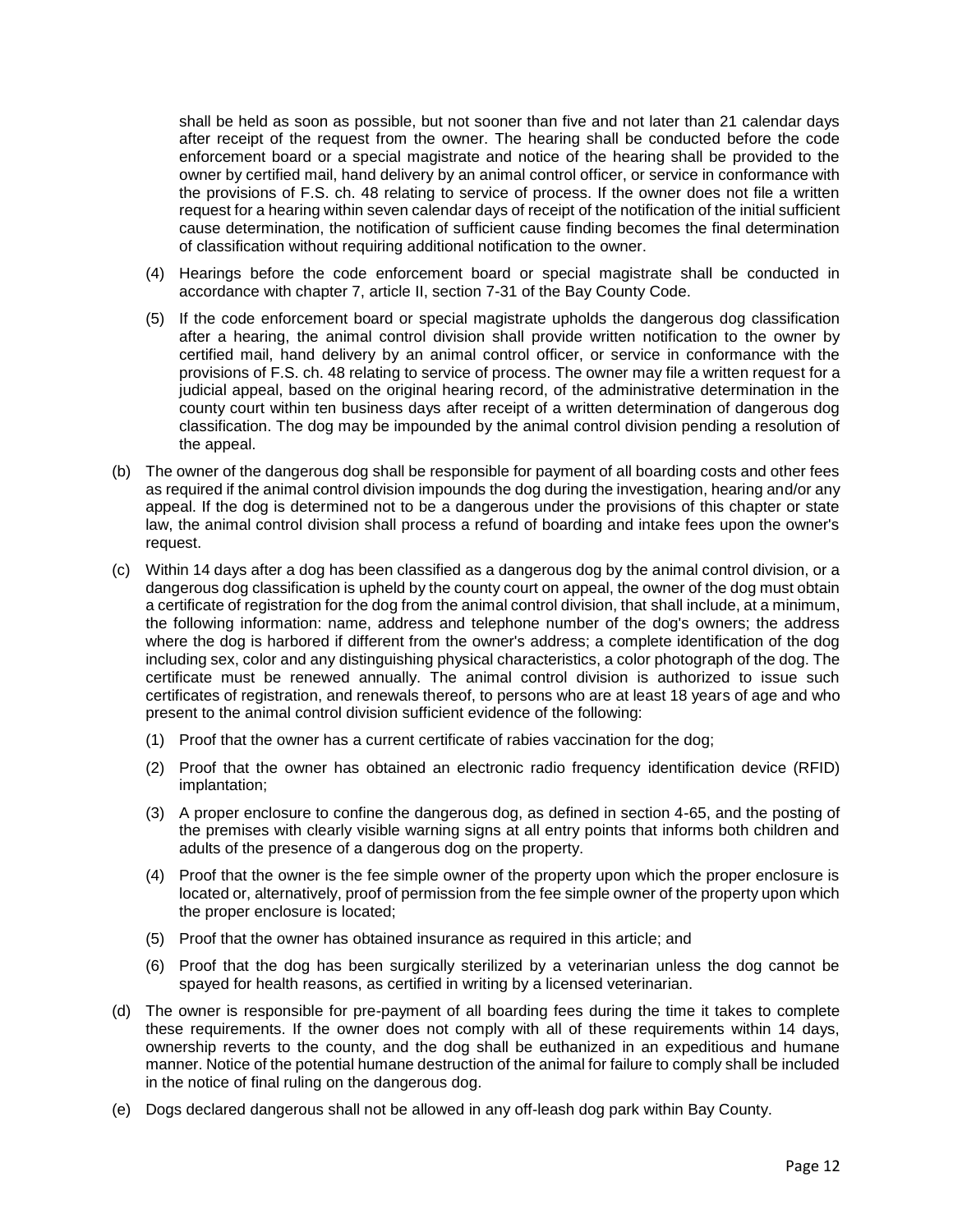(f) A dangerous dog declaration is permanent and may never be removed from the dog once the determination has been finalized and the time for all appeals has passed.

(Ord. No. 14-24, § 1(4-404), 10-21-14)

Sec. 4-65. - Proper enclosure for dangerous dogs.

- (a) The owner of a dangerous dog must obtain and maintain a proper enclosure to confine the dog and must have posted on the premises a clearly visible warning sign at each entry point that informs both children and adults of the presence of a dangerous dog on the property.
- (b) "Proper enclosure for a dangerous dog" means, while on the owner's property, a dangerous dog is securely confined indoors or in a securely enclosed and locked pen or structure, suitable to prevent the entry of young children and designed to prevent the animal from escaping. An owner who uses a personal residence (house or building) as the proper enclosure must also have an approved pen or structure available for alternate use. The personal residence is only considered a proper enclosure for a dangerous dog when adult supervision by the owner or a competent individual acting as the owner's agent is present; if anyone other than direct family members are present, the residence alone is not considered a proper enclosure and a lockable pen or structure must be utilized when a person or people other than the owner's immediate family is/are present, or if the dog is left alone in the residence. The pen or structure shall have secure sides and a secure top to prevent the dog from escaping over, under, or through the structure and shall also provide protection from the elements, sufficient space, and sufficient food and water. If the dog is maintained outside, a portion of the owner's property must be fenced with a secured perimeter fence, serving as a secondary enclosure, at least six feet in height providing at least five feet of distance between all sides of the fence and the primary enclosure or of sufficient height and strength to prevent entry by the public and to prevent the dog's escape from the owner's property if the dog escapes from the primary enclosure. It is not considered a proper enclosure to simply tether or otherwise tie a dog to an inanimate object, such as a tree or post, inside a perimeter fence.

(Ord. No. 14-24, § 1(4-405), 10-21-14)

Sec. 4-66. - Insurance.

In order to protect the public and to afford relief from the severe harm and injury that is likely to result from a dangerous dog attack, the owner of a dangerous dog shall obtain and maintain insurance in the minimum amount of \$100,000.00 for each individual dangerous dog owned to provide liability insurance for damage to persons and property caused by the dangerous dog(s). The insurance shall be provided by an insurance company authorized to do business in the State of Florida, and the owner shall provide the animal control division evidence of a certificate of insurance and a copy of the endorsement. Alternatively, the owner may post a \$100,000.00 surety bond with the Clerk of Bay County conditioned upon the payment of damages to persons and property caused by the dangerous dog during the period of registration, renewable annually. Annual registration shall be denied any owner not in compliance with this section. If, at any time, the liability insurance is cancelled or lapses, the animal control division shall have the authority to impound the dangerous dog. If the owner does not re-insure the animal within 14 days of the impoundment, ownership of the dog shall revert to the county and the dog shall be euthanized in an expeditious and humane manner

(Ord. No. 14-24, § 1(4-406), 10-21-14)

Sec. 4-67. - Dangerous dog outside of proper enclosure; outside of primary enclosure.

(a) A dangerous dog must not be outside a proper enclosure unless the dog is muzzled and securely restrained by a leash or similar device of not more than four feet in length and is under the control of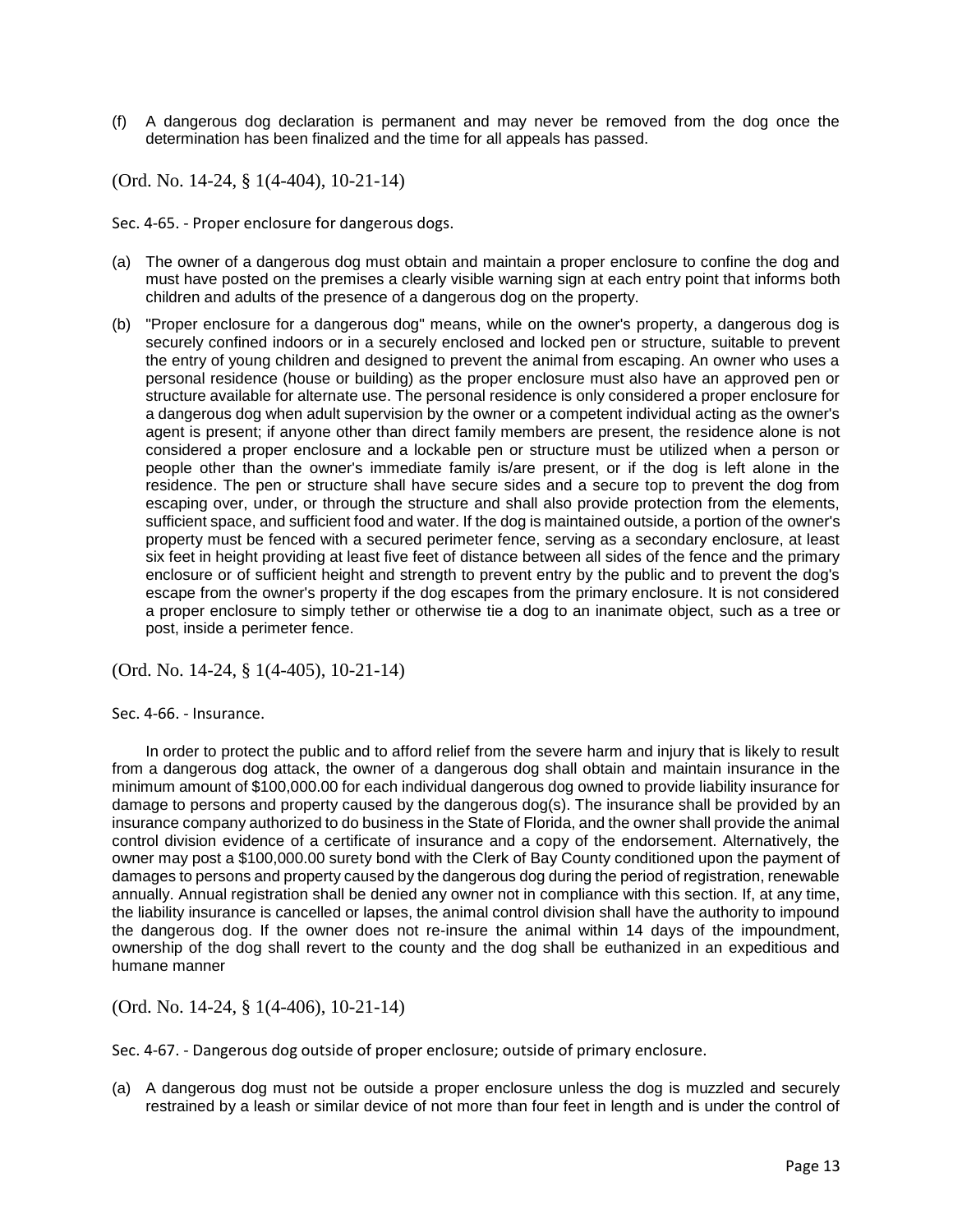the owner or competent custodian 18 years of age or older. The muzzle must be made in a manner that will not cause injury to the dog or interfere with its vision or respiration but will prevent it from biting any human or animal. The owner may exercise the dog outside of its primary enclosure without a muzzle or leash only if the dog remains on the owner's property within the secured perimeter fence and only if the dog remains within the owner's sight and control at all times and only members of the owner's immediate household or persons 18 years of age or older are allowed within the perimeter fence while the dog is present. When being transported, such dog must be safely and securely restrained within a vehicle.

(b) No dangerous dog shall be chained, tethered or otherwise tied to any inanimate object, such as a tree, post or building that is outside its proper enclosure.

(Ord. No. 14-24, § 1(4-407), 10-21-14)

Sec. 4-68. - Required notification concerning dangerous dog.

The owner shall immediately notify the animal control division when a dog that has been classified as dangerous:

- (1) Is loose or unconfined;
- (2) Has attacked or bitten a human or another animal;
- (3) Has died; or
- (4) Is relocated to another address.

During the dangerous dog investigation, and after a final determination that the dog is dangerous, a dangerous dog may not be sold or given away.

(Ord. No. 14-24, § 1(4-408), 10-21-14)

Sec. 4-69. - Attack or bite by dangerous dog; impoundment; destruction.

If a dog that has previously been classified as a dangerous dog is believed to have attacked or bitten a person or animal without provocation, an animal control officer shall immediately impound the dangerous dog, placing it in quarantine if necessary, and after notification to the owner, the dog shall be euthanized in a humane and expeditious manner after a ten business day period. During that ten business day period, the owner may notify the animal control division in writing of the owner's request for a hearing in accordance with section 4-73.

(Ord. No. 14-24, § 1(4-409), 10-21-14)

Sec. 4-70. - Severe injury by dog; impoundment; destruction.

Whether or not a dog has been previously classified as a dangerous dog, if a dog attacks a human, causing severe injury to or the death of the human, an animal control officer shall immediately impound the dog, placing it in quarantine if necessary, and after notification to the owner, the dog shall be euthanized in a humane and expeditious manner after a ten business day period. During that ten business day period, the owner may notify the animal control division in writing of the owner's request for a hearing in accordance with section 4-73.

(Ord. No. 14-24, § 1(4-410), 10-21-14)

Sec. 4-71. - Additional charges.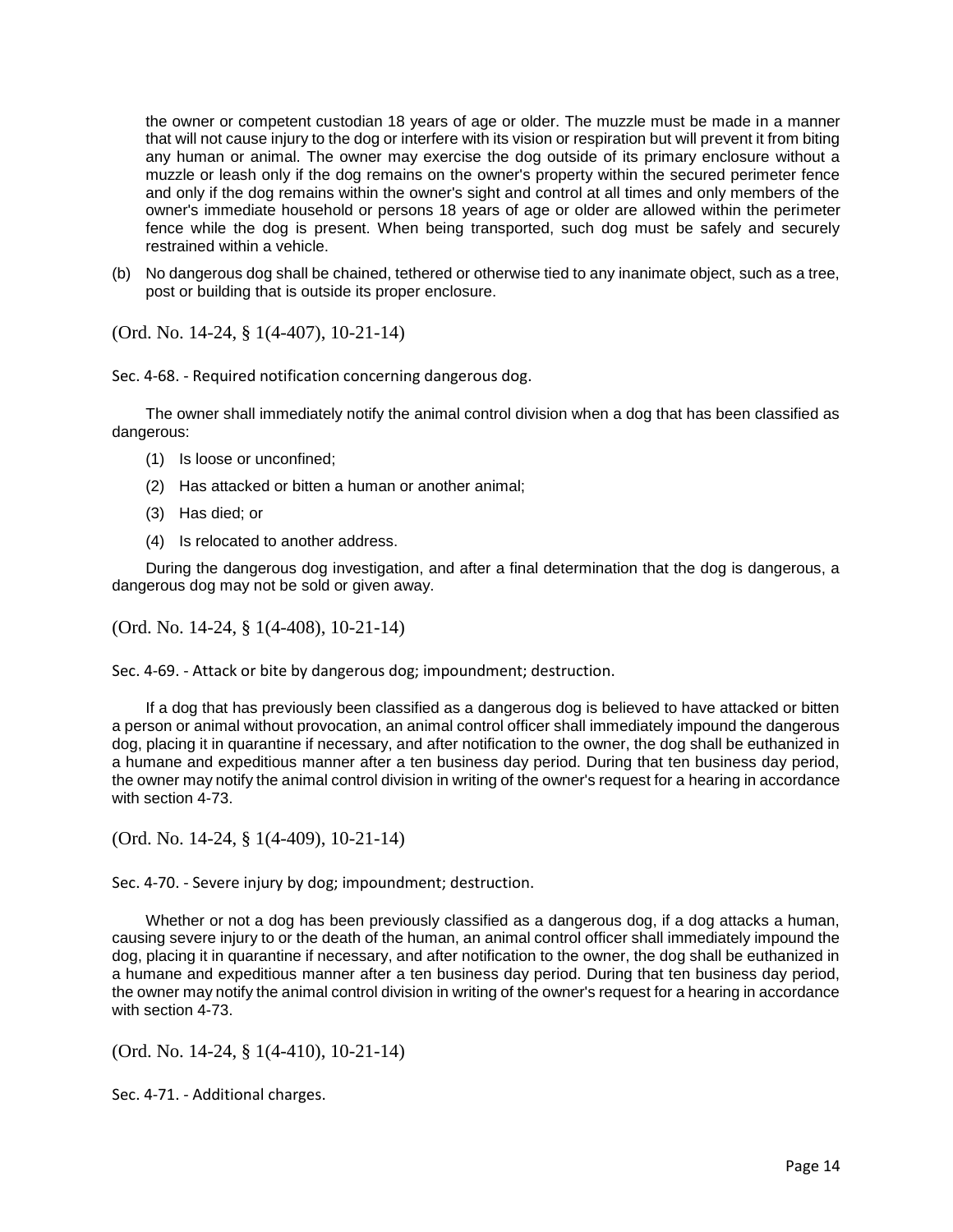Nothing in this article precludes criminal prosecutions pursuant to Florida Statutes.

(Ord. No. 14-24, § 1(4-411), 10-21-14)

Sec. 4-72. - Violation of this article.

An animal control officer may immediately impound a dangerous dog if the owner fails to comply with any of the requirements for maintaining a dangerous dog and, after notification to the dog owner, the dog shall be euthanized in an expeditious and humane manner unless the owner requests a hearing within ten business days in accordance with section 4-73.

(Ord. No. 14-24, § 1(4-412), 10-21-14)

Sec. 4-73. - Hearings process/appeals.

Hearings regarding and appeals involving dangerous dog designations shall be handled in accordance with section 4-64. Dogs impounded for violation of any other provision of this article shall be held for ten business days to allow an owner to notify the animal control division in writing of the owner's intent to request a hearing on the decision to euthanize a dog in front of the Bay County Code Enforcement Board or Special Magistrate. After a final decision of the code enforcement board or special magistrate to uphold the decision to euthanize, the owner must file a written appeal, based on the original hearing record, in the county court within ten business days after the code enforcement board or special magistrate's final written order. The animal control division shall impound the dog during any appeal period under this section so long as the owner pays in advance, by cash or certified check payable to the Bay County Board of County Commissioners, the estimated costs associated with impounding the dog. Should the animal have to be boarded beyond the original estimated time covered by the pre-payment of fees, the owner shall be required to pay in advance by cash or certified check the estimated weekly costs of boarding and care until a final decision has been reached. Failure to pay impound and boarding fees for any consecutive ten-day period shall constitute abandonment, which would authorize the county to immediately euthanize the dog. The owner shall also be responsible for any other fees or medical costs during the impoundment. The owner shall be provided with a written information form advising of the consequences for failure to pay for impoundment.

(Ord. No. 14-24, § 1(4-413), 10-21-14)

Sec. 4-74. - Offspring.

If a dog who is impounded pursuant to this article has puppies during the impoundment period, the owner shall be entitled to claim the puppies when, in the judgment of the animal control division director, the puppies are appropriately weaned. When the puppies are born, the owner shall be provided written notice. The owner shall have ten days from the date notice is received, to claim ownership of the puppies and to pay, in advance, by cash or certified check payable to the Bay County Board of County Commissioners, the estimated costs associated with boarding both the puppies and the mother, including payment of any other associated medical costs or fees. If the puppies are not claimed within this ten-day period, or if the appropriate boarding/medical fees are not paid in accordance with this section, the puppies shall be considered abandoned and ownership shall revert to the Bay County Animal Control Division. Should the puppies have to be boarded beyond the original estimated time covered by the pre-payment of fees, the owner shall be required to pay in advance by cash or certified check the estimated weekly costs of boarding and care until the puppies become weaned or can be released to the owner.

(Ord. No. 14-24, § 1(4-414), 10-21-14)

Secs. 4-75—4-90. - Reserved.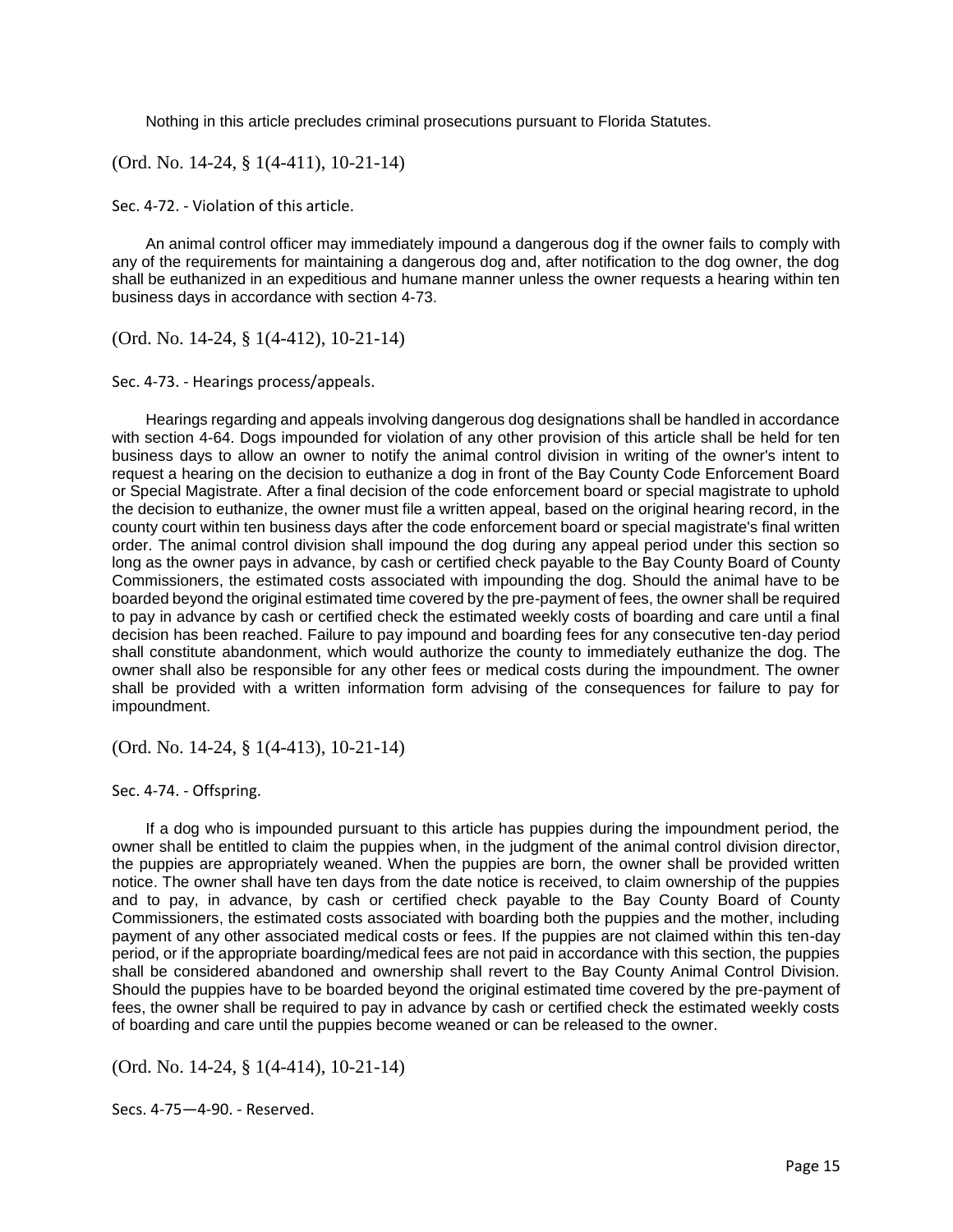Sec. 4-91. - Impounding of animals.

- (a) An animal control officer is authorized to capture and impound, in a place maintained or designated for that purpose, any animal that has bitten, is stray, at-large, abandoned, sick, neglected, subject to cruel treatment, dangerous, or as otherwise authorized by this chapter.
- (b) If the animal control division picks up an injured or sick animal, the animal may be taken to a veterinary hospital or facility that can provide medical aid. If veterinary care would be futile, the animal may be immediately euthanized in a humane manner. If the animal is reclaimed by its owner, such owner shall reimburse the animal control division for all costs incurred relative to the sick or injured animal, including first aid and veterinary care.
- (c) Holding periods established:
	- (1) The animal control division shall shelter and care for impounded potentially owned, adult dogs and cats, whether tagged or stray, for three days, beginning the day of capture (intake) and excluding official holidays recognized by the county or when the shelter is otherwise closed to the public.
	- (2) Puppies and kittens estimated to be less than six months of age, without an actively nursing mother, shall have no required holding period for placement.
	- (3) The county shall have with no required holding period for feral animals before disposition. All dogs and cats that are so unsocialized as to pose a threat to the safety and welfare of employees or the public shall be expeditiously and humanely euthanized.
- (d) The animal control division shall not be required to shelter and care for any feral, wild, or exotic animals.
- (e) The animal control division shall not be required to shelter or care for any animal that is severely sick, injured, or fearful, has a contagious disease, or is deemed a danger to the community or an undue risk to county employees, unless such animal has a currently registered microchip or ownership information is available in the form of a pet tag or private identification tag on the animal and holding such animal would not cause it unjustified pain or suffering. All animals without such positive, traceable identification that meet the previous criteria shall be expeditiously and humanely euthanized.

(Ord. No. 14-24, § 1(4-501), 10-21-14)

Sec. 4-92. - Redemption by owner.

- (a) Except as otherwise provided in this chapter, the owner of any impounded animal may redeem the animal, upon payment to the county of the following:
	- (1) An impound fee for each animal redeemed;
	- (2) A boarding fee per animal, per day;
	- (3) All outstanding fines and final judgments, except for any fine of which a timely appeal is pending;
	- (4) All veterinary charges and other medical expenses;
	- (5) The cost of an implanted and registered radio frequency identification device (RFID)(microchip).
- (b) The board of county commissioners shall establish a fee schedule, which may be amended from time to time.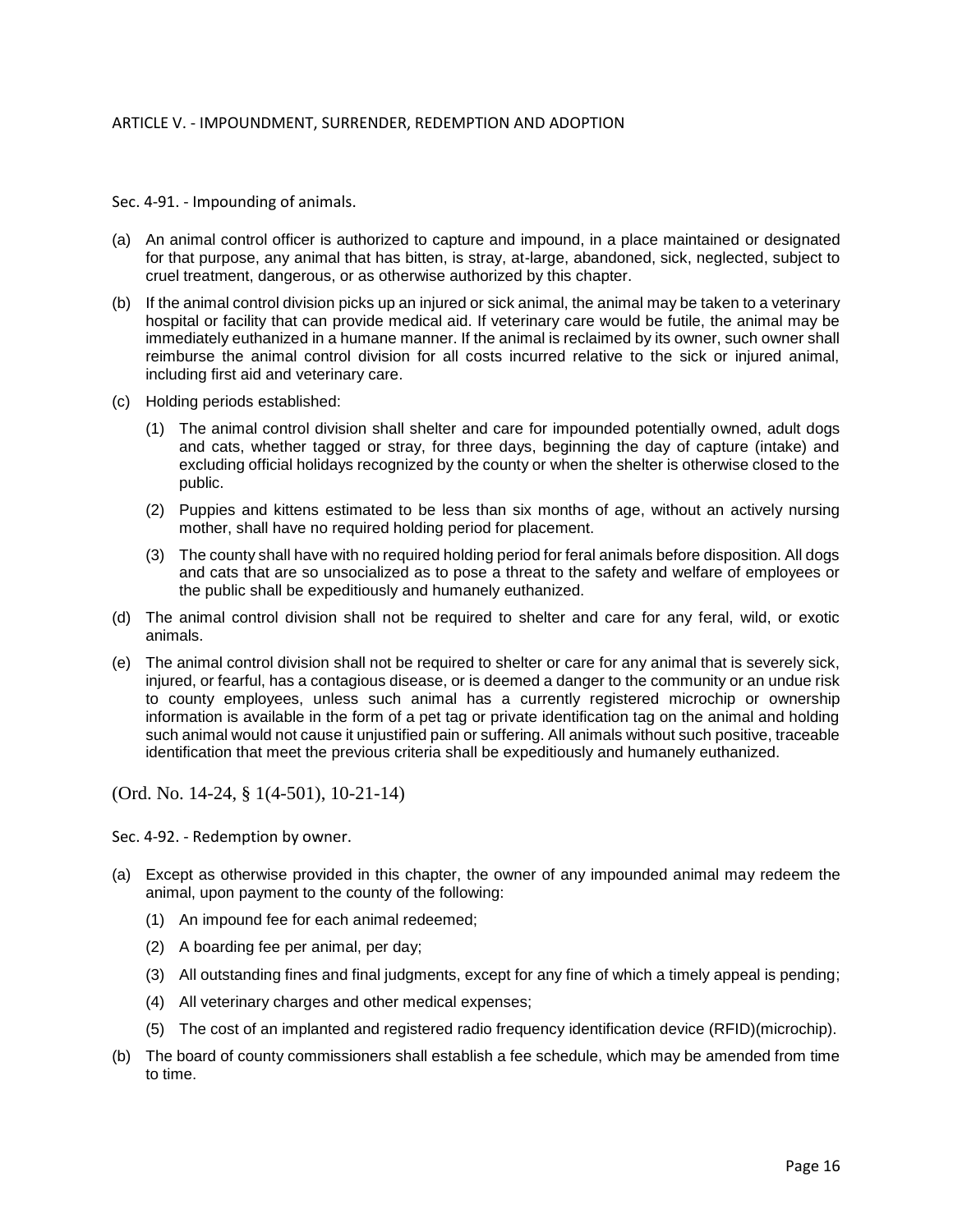## (Ord. No. 14-24, § 1(4-502), 10-21-14)

Sec. 4-93. - Voluntary surrender by owner.

- (a) Owners wishing to surrender an animal shall be allowed to do so at the discretion of the animal control division. Every owner who voluntarily surrenders an animal must provide a valid photo identification that shows proof of residence and sign a form acknowledging that the surrender is voluntary and acknowledging the discretion of the animal control division to dispose of the animal. Animal control division shall not be liable for the disposition of any voluntarily surrendered animal after receipt of the animal from its owner. The animal shall be immediately available for adoption, placement or other appropriate disposition once surrendered.
- (b) Owners surrendering animals shall be responsible for paying an intake fee.
- (c) Owners wishing to surrender an animal with the request for euthanasia shall be allowed to do so at the discretion of the animal control division. It is not the policy or practice of animal control division to supply "on-demand" euthanasia procedures, but in the interest of relieving a suffering animal, the animal control division may provide the service for a fee or at no charge, at its sole discretion.
- (d) No owner surrendered or stray animals from outside the animal control division jurisdiction shall be accepted except for humane reasons; such animals shall be referred to another agency. The photo identification of the owner/person wishing to surrender an animal that shows an address outside of the animal control division jurisdiction shall be used as the origin of the animal.

(Ord. No. 14-24, § 1(4-503), 10-21-14)

Sec. 4-94. - Adoption.

- (a) A person adopting an animal shall be required to sign an adoption agreement, in a form approved by the county manager or his designee, and pay any applicable adoption fee.
- (b) Any dog or cat adopted from animal services shall be sterilized and vaccinated prior to release to the new owner. If the sterilization of the animal cannot be done at the time of adoption because of health reasons, then the person shall pay a deposit guaranteeing sterilization, as required by F.S. § 823.15.
- (c) To be eligible for a refund of the sterilization deposit, the adopter shall: 1) on or before the thirtieth day after the date of adoption, or prior to the date of sexual maturity, employ a veterinarian to sterilize the adopted animal; and 2) on or before the thirtieth day after the date of adoption, or prior to the date of sexual maturity, present the animal control division with written documentation from the veterinarian that the sterilization was performed. If these requirements are not met, the adopter shall forfeit the deposit and the animal control division may issue the adopter a citation. Pursuant to F.S. § 823.15(2), an adopter who fails to comply with the provisions of this section shall be liable for legal fees and court costs to enforce the provisions of this section.
- (d) The animal control division shall extend the time limit within which an animal must be sterilized for a valid reason documented in a written request by a licensed veterinarian.

(Ord. No. 14-24, § 1(4-504), 10-21-14)

Sec. 4-95. - Proper identification and address verification.

In order to redeem or adopt an animal, a person must be at least 18 years of age and provide photo identification or other proof of residency.

(Ord. No. 14-24, § 1(4-505), 10-21-14)